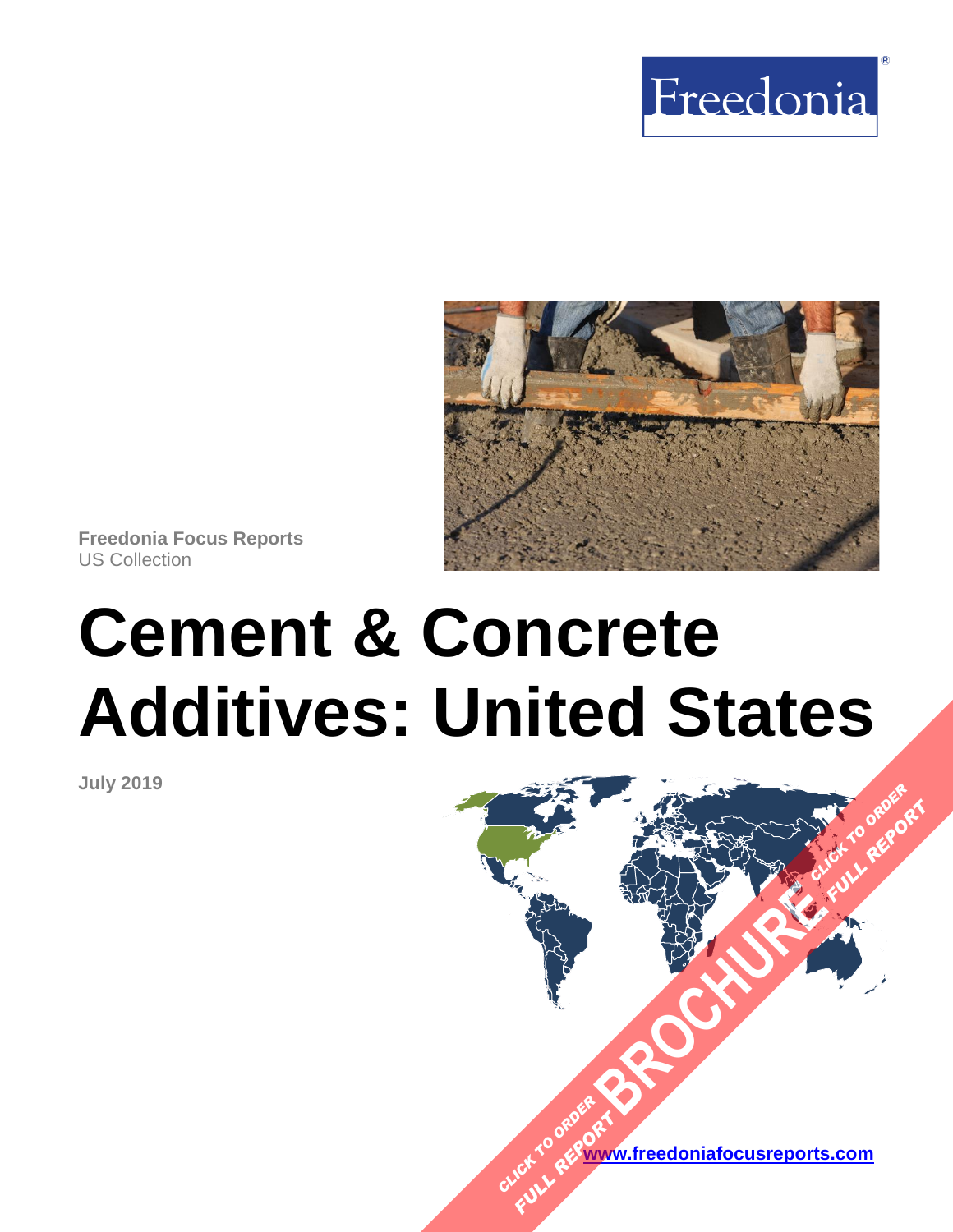# **Table of Contents**

| 1. Highlights                                 | 3                       |
|-----------------------------------------------|-------------------------|
| 2. Market Environment                         | $\overline{\mathbf{4}}$ |
| <b>Historical Trends</b>                      | 4                       |
| Key Economic Indicators                       | 6                       |
| <b>Technological Innovation</b>               | $\overline{7}$          |
| <b>Environmental &amp; Regulatory Factors</b> | 8                       |
| North America Regional Outlook                | 10                      |
| 3. Segmentation & Forecasts                   | 12                      |
| Products                                      | 12                      |
| Chemicals                                     | 13                      |
| <b>Minerals</b>                               | 14                      |
| Fibers                                        | 14                      |
| Markets                                       | 16                      |
| <b>Building Construction</b>                  | 17                      |
| Roads & Bridges                               | 17                      |
| <b>Other Markets</b>                          | 18                      |
| 4. Industry Structure                         | 20                      |
| <b>Industry Characteristics</b>               | 20                      |
| <b>Market Leaders</b>                         | 21                      |
| <b>BASF</b>                                   | 22                      |
| <b>GCP Applied Technologies</b>               | 23                      |
| Sika                                          | 23                      |
| 5. About This Report                          | 24                      |
| Scope                                         | 24                      |
| Sources                                       | 24                      |
| <b>Industry Codes</b>                         | 25                      |
| Freedonia Methodology                         | 25                      |
| Resources                                     | 27                      |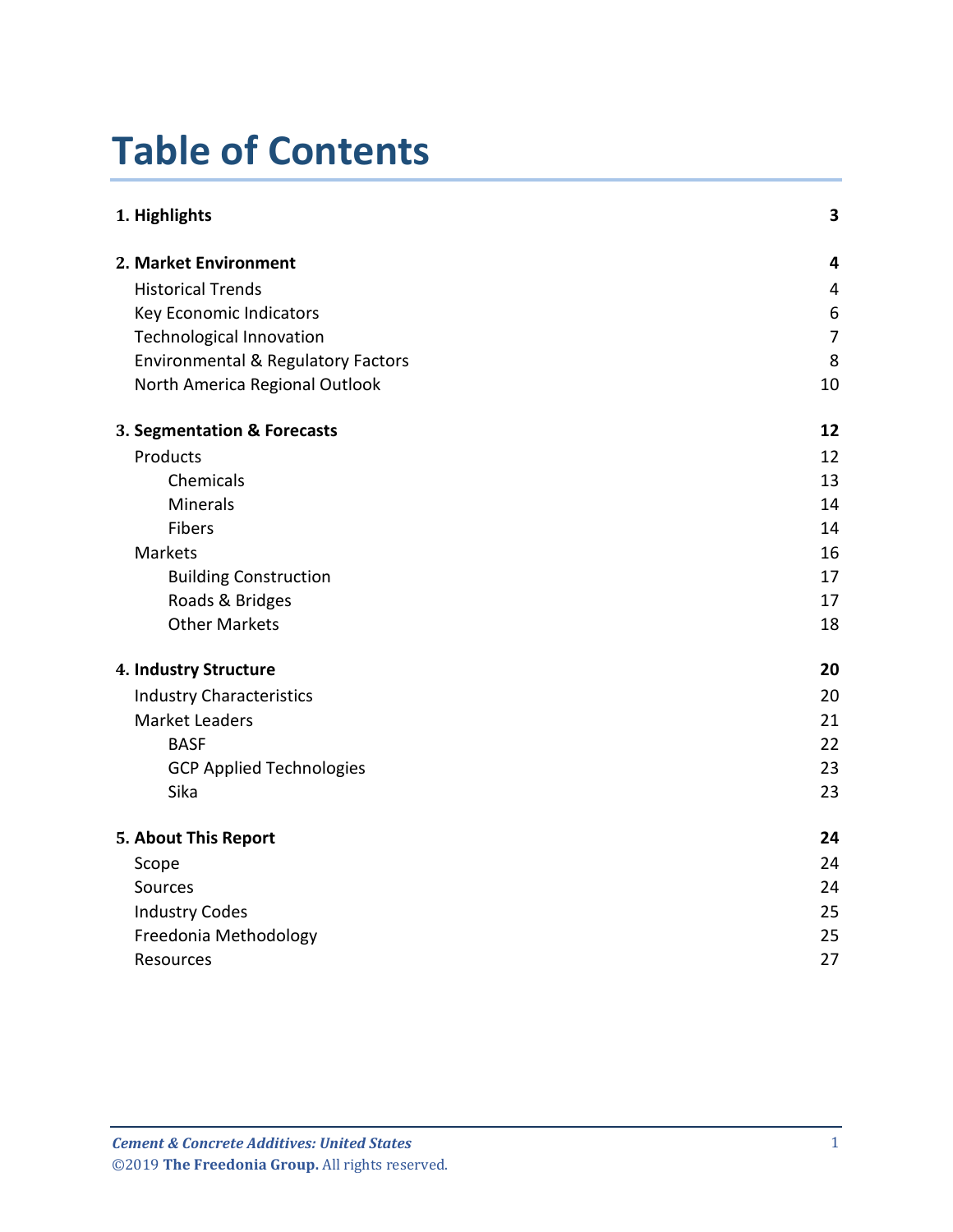# **List of Tables & Figures**

| Figure 1   Key Trends in the US Cement & Concrete Additive Market, 2018 - 2023    | 3  |
|-----------------------------------------------------------------------------------|----|
| Figure 2   US Cement & Concrete Additive Demand Trends, 2008 - 2018               | 4  |
| Table 1   Key Indicators for US Cement & Concrete Additive Demand, 2008 - 2023    |    |
| (US\$ bil)                                                                        | 6  |
| Figure 3   North America Cement & Concrete Additive Demand by Country, 2018 (%)   | 10 |
| Figure 4   US Cement & Concrete Additive Demand by Product, 2008 - 2023           |    |
| (US\$ mil)                                                                        | 12 |
| Table 2   US Cement & Concrete Additive Demand by Product, 2008 - 2023 (US\$ mil) | 12 |
| Figure 5   US Cement & Concrete Additive Demand by Product, 2008 – 2023 (%)       | 15 |
| Figure 6   US Cement & Concrete Additive Demand by Market, 2008 - 2023 (US\$ mil) | 16 |
| Table 3   US Cement & Concrete Additive Demand by Market, 2008 - 2023 (US\$ mil)  | 16 |
| Figure 7   US Cement & Concrete Additive Demand by Market, 2008 - 2023 (%)        | 19 |
| Table 4   Selected Suppliers to the US Cement & Concrete Additive Market          | 22 |
| Table 5   NAICS & SIC Codes Related to Cement & Concrete Additives                | 25 |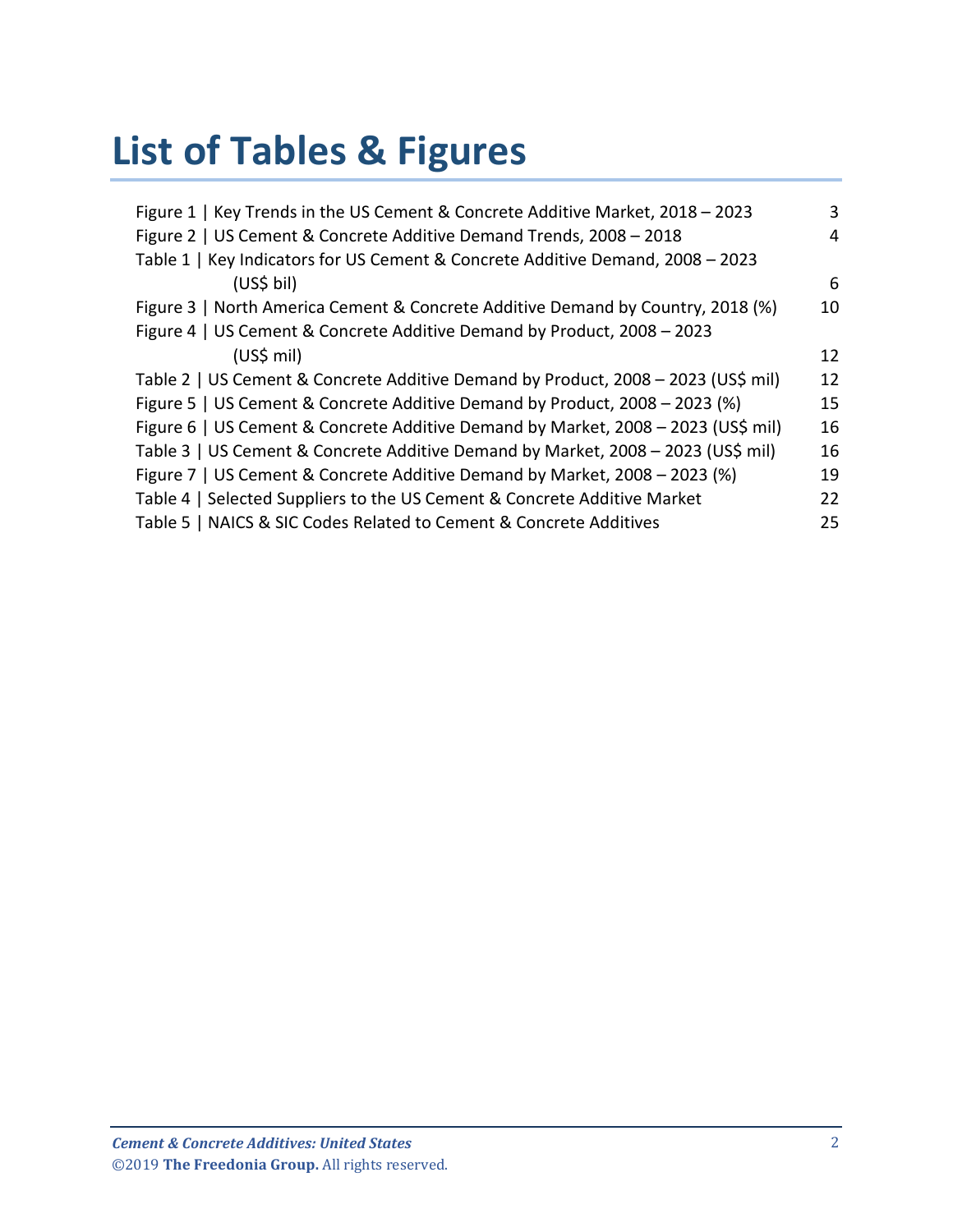# <span id="page-3-0"></span>**About This Report**

# <span id="page-3-1"></span>**Scope**

This report forecasts to 2023 US cement and concrete additive demand in nominal US dollars at the manufacturer level. Total demand is segmented by product in terms of:

- chemicals
- minerals
- fibers

Total demand is also segmented by market as follows:

- building construction
- roads and bridges
- other markets such as airports, ports, and railways

To illustrate historical trends, total demand is provided in annual series from 2008 to 2018; the various segments are reported at five-year intervals for 2008, 2013, and 2018.

Excluded from the scope of this report are minerals used as substitute cementitious materials in clinker and blended cement production.

Key macroeconomic indicators are also provided with quantified trends. Other various topics, including profiles of pertinent leading companies, are covered in this report. A full outline of report items by page is available in the Table of Contents.

## <span id="page-3-2"></span>**Sources**

*Cement & Concrete Additives: United States* (FF60050) is based on *[Global Cement & Concrete](http://www.freedoniagroup.com/DocumentDetails.aspx?ReferrerId=FL-FOCUS&studyid=3748)  [Additives,](http://www.freedoniagroup.com/DocumentDetails.aspx?ReferrerId=FL-FOCUS&studyid=3748)* a comprehensive industry study published by The Freedonia Group. Reported findings represent the synthesis and analysis of data from various primary, secondary, macroeconomic, and demographic sources, such as:

- firms participating in the industry, and their suppliers and customers
- government/public agencies
- intergovernmental and non-governmental organizations
- trade associations and their publications
- the business and trade press
- indicator forecasts by The Freedonia Group
- the findings of other reports and studies by The Freedonia Group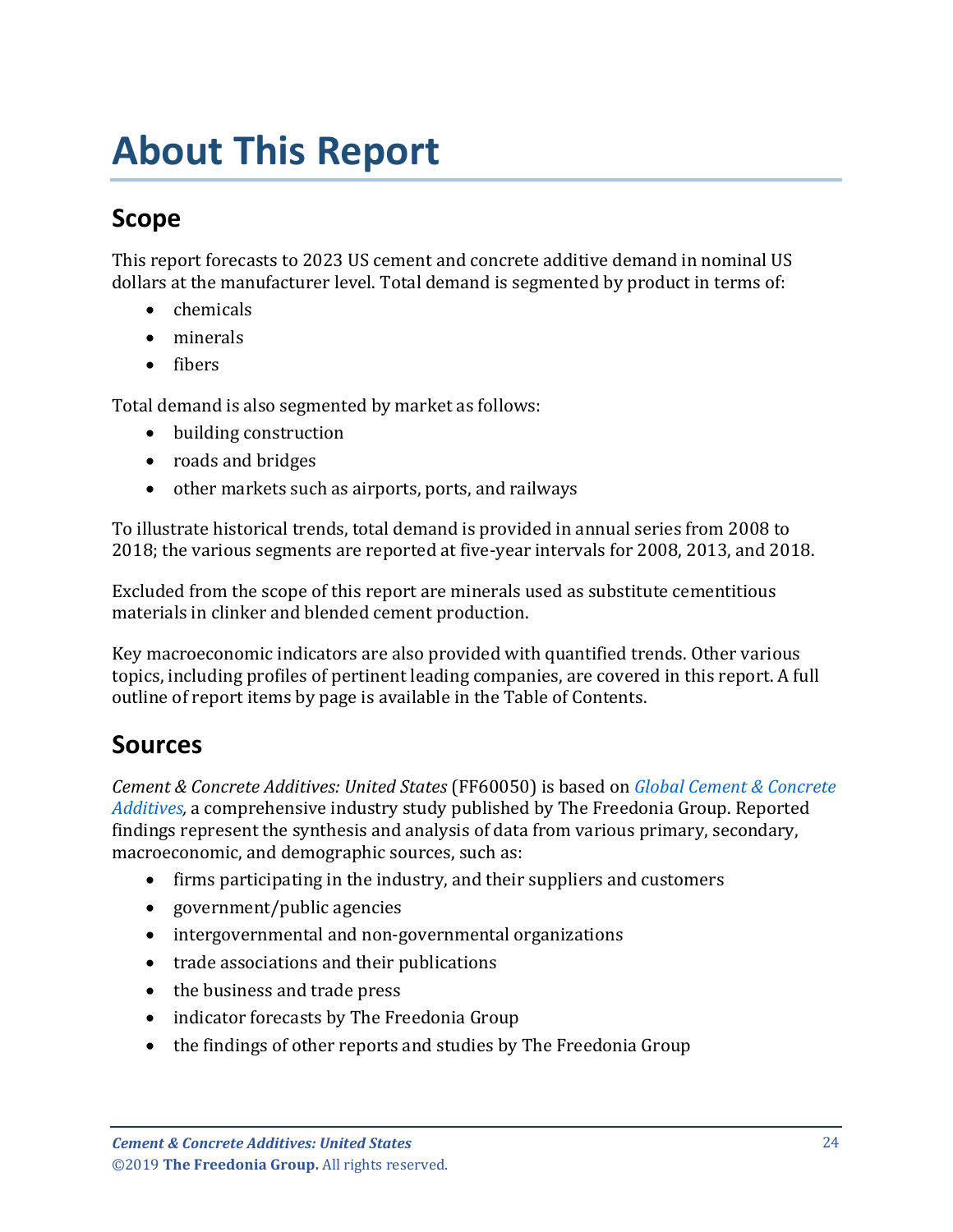#### **About This Report**

Specific sources and additional resources are listed in the Resources section of this publication for reference and to facilitate further research.

## <span id="page-4-0"></span>**Industry Codes**

<span id="page-4-2"></span>

| Table 5   NAICS & SIC Codes Related to Cement & Concrete Additives       |                                                              |                                           |                                                                    |  |
|--------------------------------------------------------------------------|--------------------------------------------------------------|-------------------------------------------|--------------------------------------------------------------------|--|
| NAICS/SCIAN 2017<br><b>North American Industry Classification System</b> |                                                              | <b>SIC</b>                                |                                                                    |  |
|                                                                          |                                                              | <b>Standard Industrial Classification</b> |                                                                    |  |
| 212393                                                                   | Other chemical and fertilizer mineral mining                 | 1499                                      | Miscellaneous nonmetallic minerals, except<br>fuels                |  |
| 325130                                                                   | Synthetic dye and pigment manufacturing                      | 2816                                      | Inorganic pigments                                                 |  |
| 325180                                                                   | Other basic inorganic chemical manufacturing                 | 2819                                      | Industrial inorganic chemicals, not elsewhere<br>classified        |  |
| 325211                                                                   | Plastics material and resin manufacturing                    | 2821                                      | Plastic materials and resins                                       |  |
| 327212                                                                   | Other pressed and blown glass and glassware<br>manufacturing | 2899                                      | Chemicals and chemical preparations, not<br>elsewhere classified   |  |
| 327420                                                                   | Gypsum product manufacturing                                 | 3089                                      | Plastic products, not elsewhere classified                         |  |
| 327992                                                                   | Ground or treated mineral and earth<br>manufacturing         | 3229                                      | Pressed and blown glass and glassware, not<br>elsewhere classified |  |
| 331110                                                                   | Iron and steel mills and ferroalloy<br>manufacturing         | 3275                                      | Gypsum products                                                    |  |
|                                                                          |                                                              | 3295                                      | Minerals and earths, ground or otherwise<br>treated                |  |
|                                                                          |                                                              | 3399                                      | Primary metal products, not elsewhere<br>classified                |  |

Source: US Census Bureau

# <span id="page-4-1"></span>**Freedonia Methodology**

The Freedonia Group, a subsidiary of MarketResearch.com, has been in business for more than 30 years and in that time has developed a comprehensive approach to data analysis that takes into account the variety of industries covered and the evolving needs of our customers.

Every industry presents different challenges in market sizing and forecasting, and this requires flexibility in methodology and approach. Freedonia methodology integrates a variety of quantitative and qualitative techniques to present the best overall picture of a market's current position as well as its future outlook: When published data are available, we make sure they are correct and representative of reality. We understand that published data often have flaws either in scope or quality, and adjustments are made accordingly. Where no data are available, we use various methodologies to develop market sizing (both top-down and bottom-up) and then triangulate those results to come up with the most accurate data series possible. Regardless of approach, we also talk to industry participants to verify both historical perspective and future growth opportunities.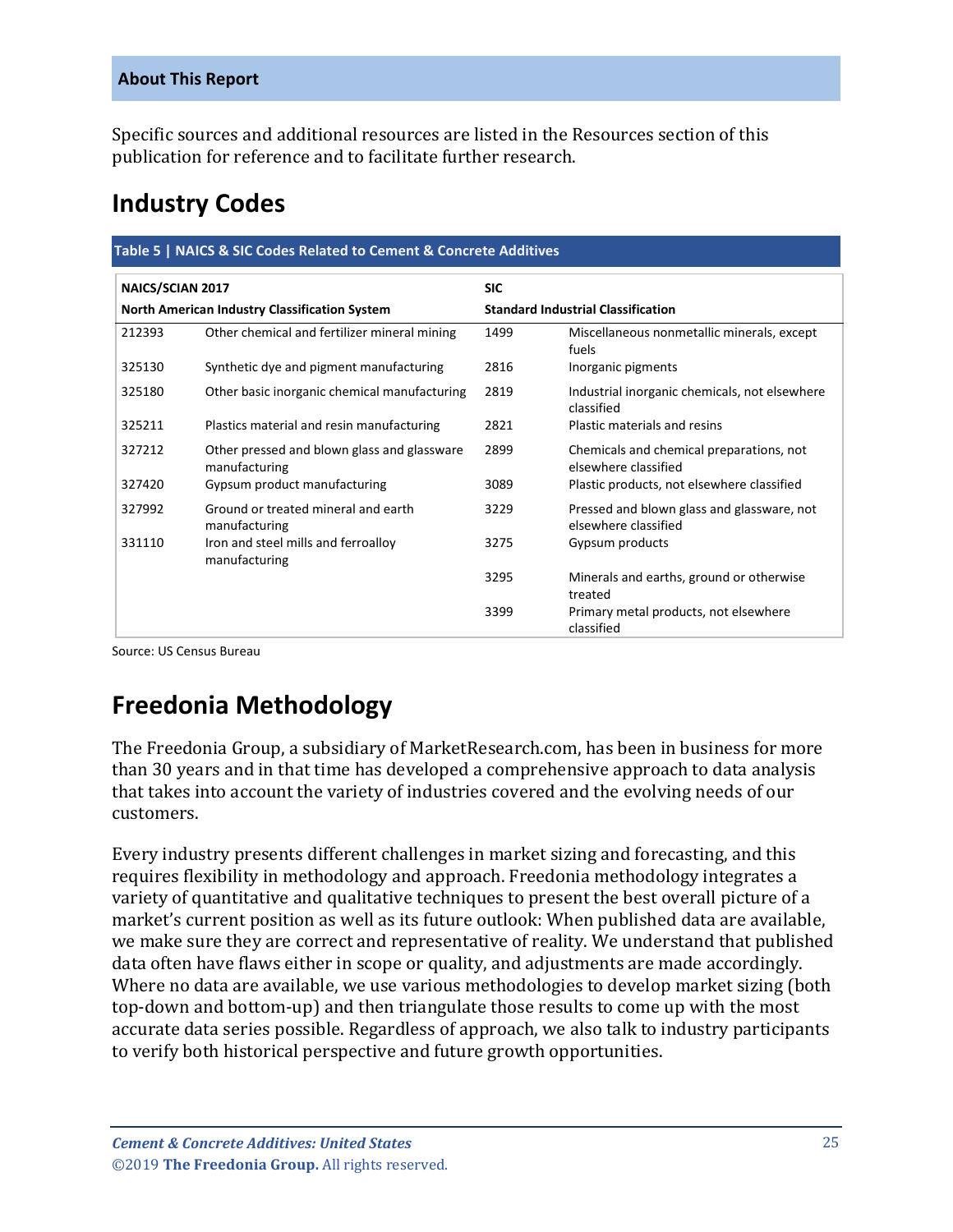#### **About This Report**

Methods used in the preparation of Freedonia market research include, but are not limited to, the following activities: comprehensive data mining and evaluation, primary research, consensus forecasting and analysis, ratio analysis using key indicators, regression analysis, end use growth indices and intensity factors, purchase power parity adjustments for global data, consumer and end user surveys, market share and corporate sales analysis, product lifespan analysis, product or market life cycle analysis, graphical data modeling, long-term historical trend analysis, bottom-up and top-down demand modeling, and comparative market size ranking.

Freedonia quantifies trends in various measures of growth and volatility. Growth (or decline) expressed as an average annual growth rate (AAGR) is the least squares growth rate, which takes into account all available datapoints over a period. The volatility of datapoints around a least squares growth trend over time is expressed via the coefficient of determination, or  $r^2$ . The most stable data series relative to the trend carries an  $r^2$  value of 1.0; the most volatile – 0.0. Growth calculated as a compound annual growth rate (CAGR) employs, by definition, only the first and last datapoints over a period. The CAGR is used to describe forecast growth, defined as the expected trend beginning in the base year and ending in the forecast year. Readers are encouraged to consider historical volatility when assessing particular annual values along the forecast trend, including in the forecast year.

## **Copyright & Licensing**

The full report is protected by copyright laws of the United States of America and international treaties. The entire contents of the publication are copyrighted by The Freedonia Group.